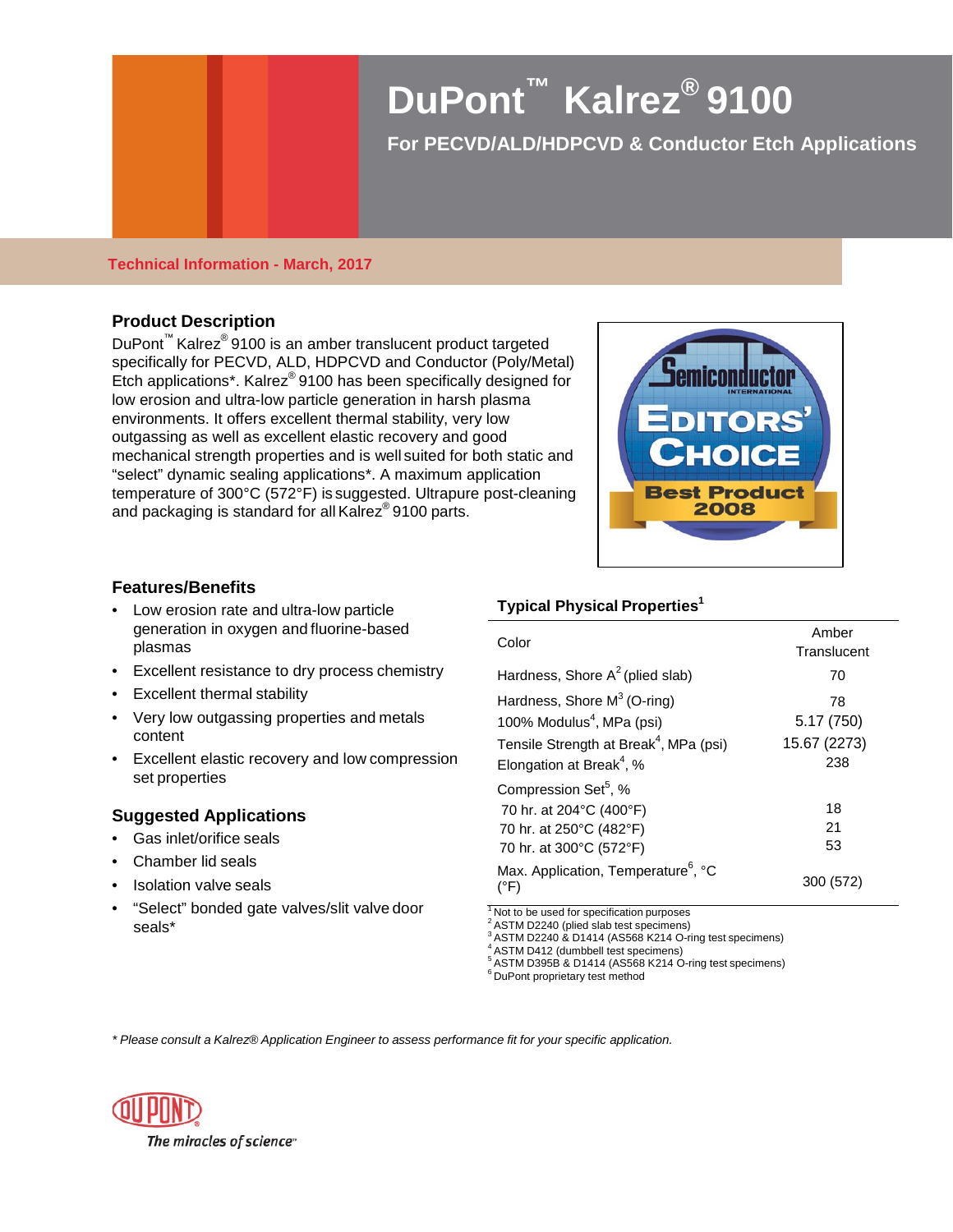## **Particle Generation**

Conventional perfluoroelastomer (FFKM) sealing materials normally contain carbon black and/ormineral fillers. Newer products are either unfilled or formulated with polymeric fillers. Plasma resistance can be significantly different depending on the type of filler used. If the filler has high resistance to plasma, such as BaSO<sub>4</sub>, TiO<sub>2</sub>, etc., it can "shield" the polymer to reduce erosion or weight loss, but have the high potential for particle generation by leaving discrete particles behind once the polymer has become etched. Unfilled and polymeric filled products essentially contain no other elements other than carbon, fluorine and oxygen, which can be completely etched to form volatiles, thereby significantly reducing the potential for contamination. Figure 1 shows the relative particle generation of DuPont™ Kalrez<sup>®</sup> 9100 versus a nano-silica and a metallic oxide filled FFKM product in differentplasmas.



## **Fabs Choose Kalrez® 9100 For ImprovedPerformance**

Kalrez<sup>®</sup> 9100 has been reported to significantly improve wafer production in a variety of semiconductor process applications where oxygen and fluorinated plasmas are used during the cleaning cycle. In a number of evaluations at fabline customers, Kalrez® 9100 exhibited less erosion, lower particle generation and longer seal life compared to competitive perfluoroelastomers in both static and dynamic sealing applications.

#### *Case Report #5903 — PM Cycle Extended 3X! at Major US FabLine*

- Fab line has extended PM cycle from 60 to 180 days
- No evidence of erosion, leakage, mechanical damage or compression set after 180 days of service
- Equipment Platform Novellus<sup> $\Box$ </sup> Concept Two SPEED<sup> $\Box$ </sup>
- Process HDPCVD / STI
- Process Chemistry  $SiH<sub>4</sub>$ , He,  $O<sub>2</sub>$
- Cleaning Chemistry  $NF<sub>3</sub>$  plasma at 4000 watts
- Seal Locations slit valve door, inner gas manifold ring, MESC flange insert, Iso-poppet valve,turbo gate, dome lid

## *Case Report #6376 — PM Cycle Improved 2X! at Major European FabLine*

- Fab line has extended PM cycle from 30,000 to >55,000 pairs of wafers
- No evidence of erosion, mechanical damage, compression set or deformation of the seallip
- Equipment Platform Applied Materials<sup> $\Box$ </sup> Producer $\Box$  Low-k
- Process PECVD / Black Diamond
- Process Chemistry Trimethyl silane (TMS),  $O<sub>2</sub>$
- Cleaning Chemistry  $-$  NF<sub>3</sub> plasma via remote plasmasource
- Seal Location VAT MONOVAT $\Box$  bonded door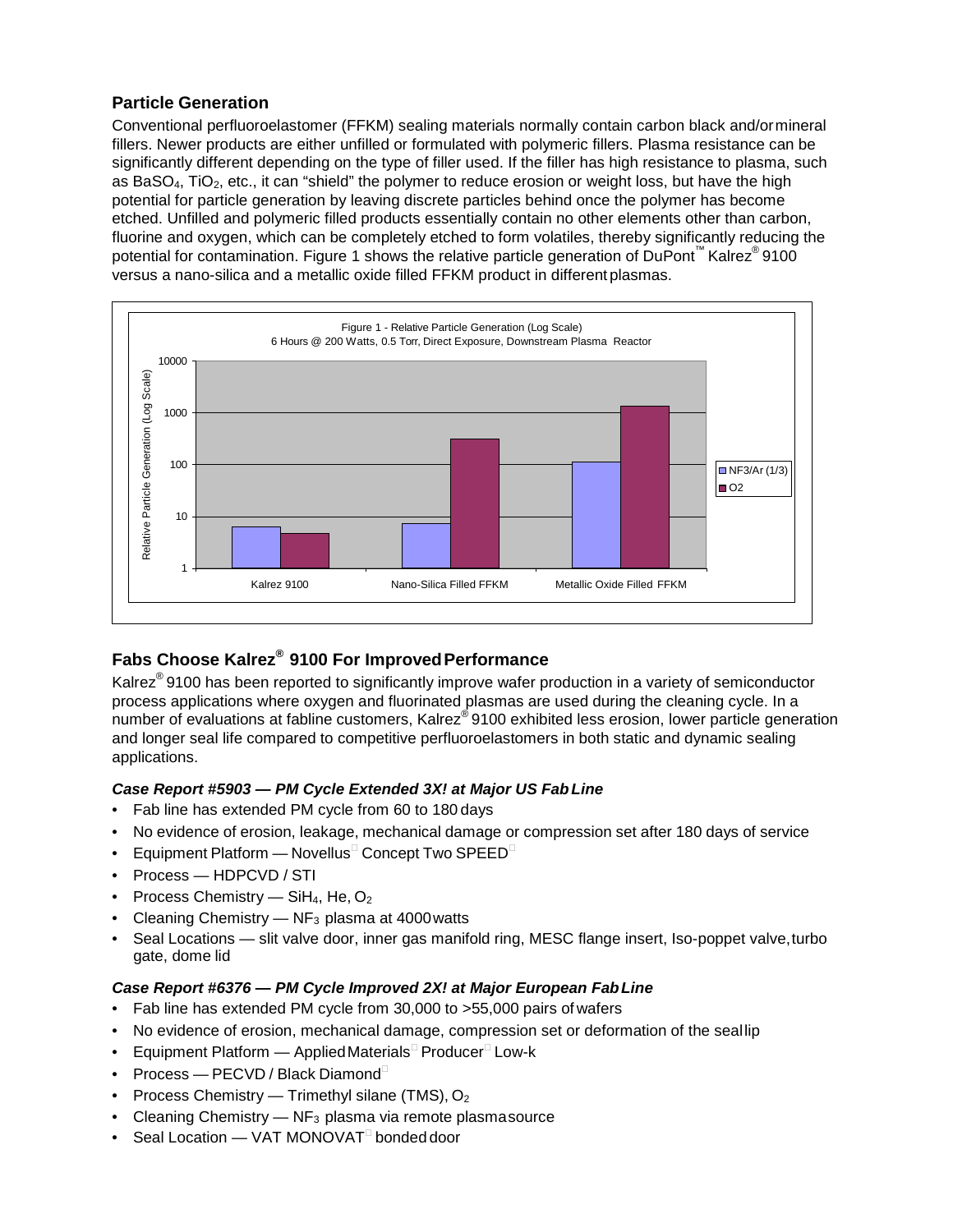#### *Case Report #6441 — PM Target Exceeded at Major European ResearchCenter*

- No/minimal evidence of erosion or degradation after processing 5,000 wafers (Figure2)
- Research center is currently conducting testing to determine maximum practical seal life
- Equipment Platform Applied Materials<sup>□</sup> Centura<sup>□</sup> Ultima<sup>□</sup>
- Process HDPCVD / STI
- Process Chemistry SiH<sub>4</sub>, He,  $O_2$ ,
- Cleaning Chemistry  $-$  NF<sub>3</sub> plasma at 3000 watts
- Seal Location roughing isolation valve poppet seal, top nozzle assembly o-ringseal

Figure 2. DuPont™ Kalrez® 9100 and incumbent seals after processing 5000 wafers. It was the research center's opinion that the Kalrez® 9100 seals could have continued to function beyond the scheduled PM cycle of 5,000 wafers.







Kalrez<sup>®</sup> 9100 Poppet Seal Incumbent FFKM Poppet Seal



Kalrez<sup>®</sup> 9100 Top Nozzle Seal Incumbent FFKM Top Nozzle Seal

## *Case Report #6738 — PM Cycle Extended 3X! at Major US FabLine*

- Fab line has extended PM cycle from 400 to 1200 Rf hours
- No evidence of degradation or cracking after 1200 Rf hours ofservice
- Equipment Platform Lam Research TCP-9600
- Process Metal Etch and Resist Strip/Ash
- Process Chemistry  $Cl_2$ , BCl<sub>3</sub>, Water Vapor
- Cleaning Chemistry  $-$  O<sub>2</sub> plasma (cleans ash deposits after every wafer)
- Seal Location custom seal for slit valve opening

#### *Case Report #10376 — PM Cycle Extended 2X! at Major AP FabLine*

- Fab line has extended PM cycle from 27,000 to 54,000 wafers
- No evidence of erosion, cracking or compression set after processing 54,000 wafers
- Equipment Platform Applied Material® Producer® SE
- Process PECVD
- Process Chemistry TMS,  $O_2$ , He, Ar
- Cleaning Chemistry  $-$  NF<sub>3</sub>
- Seal Location Lid Assembly